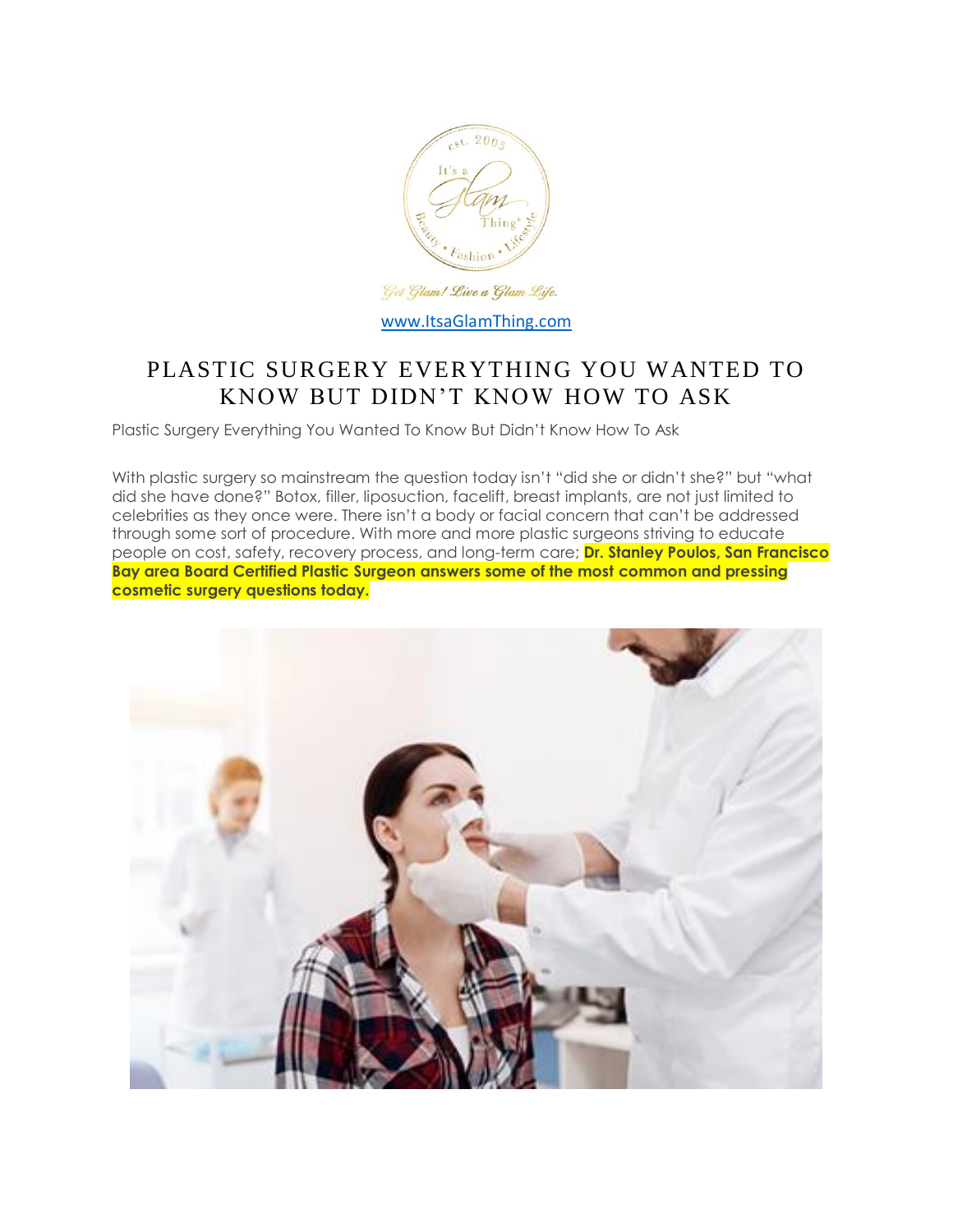#### Q: *Will liposuctioned fat return?*

**A**: Dr. Poulos explains that, "If the patient gains a small amount of weight after their procedure, say 5 pounds, fat cells throughout the body will get a little bigger. While this slight weight gain can diminish results, the overall improved body shape provided by a liposuction procedure will still be visible as treated body areas have fewer fat cells (and thus experience a lower enlargement rate) compared to surrounding areas."

Finally, in cases of considerable weight gain (i.e. 10% of their body weight); new fat cells can develop in all areas of the body, including treated areas. However, since new fat cell creation typically occurs in an even manner throughout the body, fat often accumulates less in treated areas compared to untreated areas. Many liposuction patients who gain considerable postprocedure weight tend to still look better than if they did not undergo liposuction.

### *Q: Will you lose sensation in your breasts or nipples if you get implants?*

**A**: Dr. Poulos says that, "There's a chance, although it's very unusual to lose feeling in your entire breast. About 5 percent of patients experience numbness in their nipples. This may occur if their nerves are cut or stretched during surgery."

# *Q: How close do I need to be to my "ideal weight" in order to have the optimal result from liposuction?*

**A:** Dr. Poulos stresses that, "The key thing to know about liposuction is that it is not intended to be a weight loss tool or method. It is simply to address the parts of the body that are not responding to diet and exercise. That said, the industry standard for liposuction is a candidate who is within at least 30% of their ideal weight and are of average body weight. Other things to consider for an optimal result are skin elasticity and muscle tone."

#### *Q: How long does a Botox treatment last?*

**A:** According to Dr. Poulos, "One treatment may last 3-4 months, but may not result in a significant improvement of the wrinkles for the long term. One or two years of consistent Botox in the same area will result in long term reversal of some wrinkles and optimize the improvements you may be looking for."

Dr. Poulos adds, "It is recommended to repeat Botox injections every 4 months for maintenance. As you continue to use Botox, deeper wrinkles will continue to soften as dermal remodeling takes place."

### *Q: If a partner squeezes your implants too hard during sex, can they burst or alter shape?*

**A**: Dr. Poulos reassures that, "It's impossible. He'd have to use superhuman force to rupture them. And they won't change shape."

### *Q: Are there any non-invasive procedures that can sculpt my body, so I don't have to get liposuction?*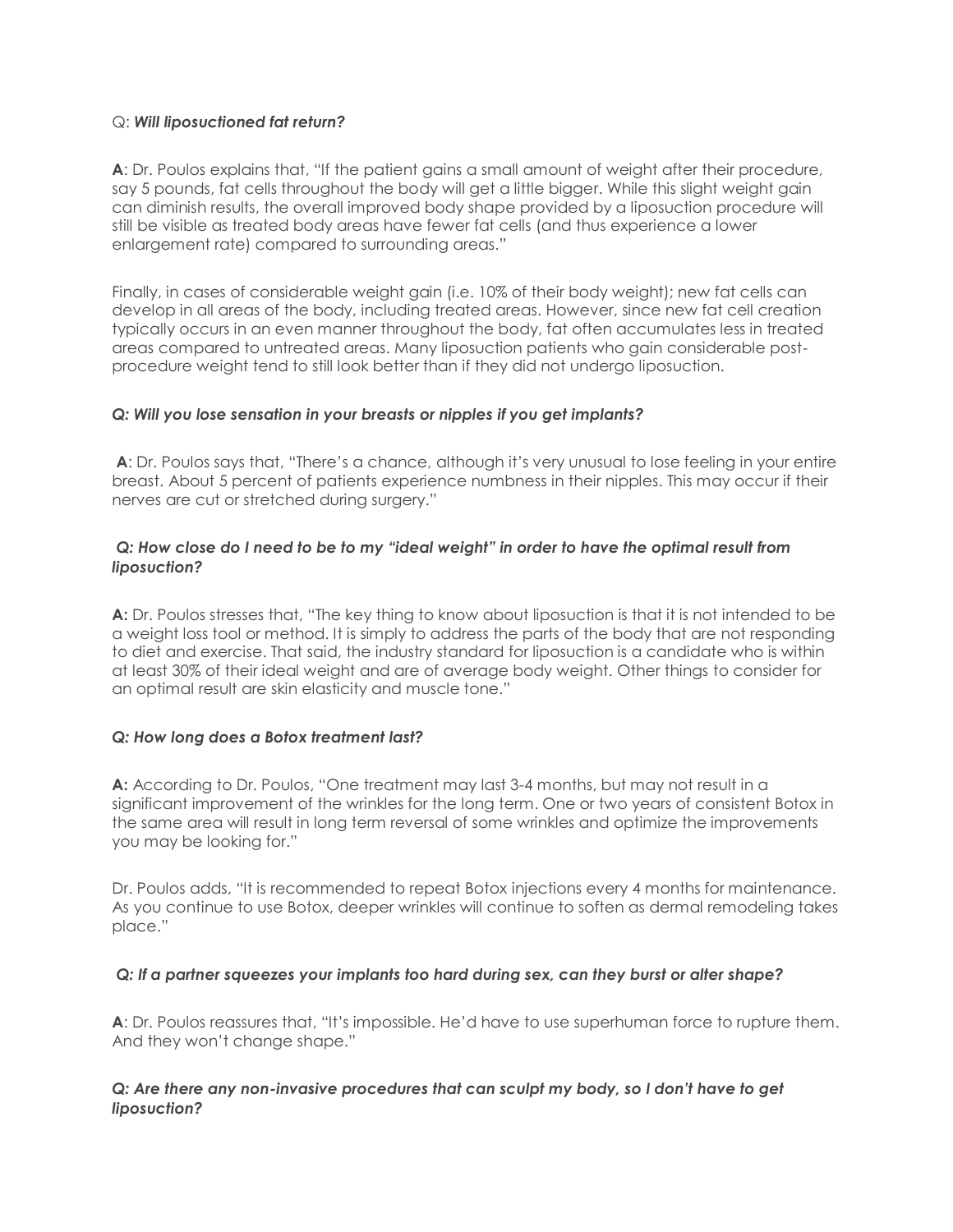**A:** Yes! The most well-known non-invasive option is Coolsculpting. With this procedure fat cells are frozen in a way that does not damage other tissues and spot areas of excess fat can be sculpted. Still ,as with lipo one must have reasonable skin elasticity to achieve good results. Another non -invasive option is the V-shape Accent Prime . This device combines radiofrequency (RF) for skin tightening and ultrasound for fat reduction in one treatment and can achieve significant improvement over time.

# *Q: How long do the results of a facelift last?*

Dr. Poulos says that, "One thing is for certain and that is that the aging process goes on regardless of the technique. Eventually if one wishes to maintain the improvement, touch up procedures will be necessary. An average time might be 7-10 years. Those that address the deeper muscle layers do last longer, but there is more difference (in longevity) between individuals than techniques, and the same is true of time for recovery."

### *Q: I lost over 50 pounds and now have excessive loose skin on my stomach, arms and inner thighs. What's my best option and what's involved?*

A body lift is the most common option when addressing excessive skin after significant weight loss. It's important to research this procedure and go about it in a way that makes sense given your overall health. Body lift offers a permanent result provided weight is kept the same. The thing to consider with a body lift is a high Body Mass Index and potential for abnormal scarring and fluid buildup. Be sure the surgeon shares all risks and benefits.

### *Q: Should I get saline or silicone breast implants?*

### *There are two basic types of breast implants: saline and silicone gel.*

Dr. Poulos says that, *"*Most women feel that silicone implants feel more like natural breasts which is due to the viscosity of the filler material. Previous concerns about the association of auto immune disease with silicone have been largely disproven and the vast majority of plastic surgeons feel that silicone is a perfectly safe alternative."

### **About Dr. Stanley Poulos**

Dr. Poulos is a Board-Certified Plastic Surgeon and Co-Founder with Yngvar Hvistendahl, M.D of Plastic Surgery Specialists recognized as one of the premier aesthetic surgery clinics in Northern California.

Dr. Poulos helped pioneer the quick lift facial rejuvenation surgery in California and has extensive experience in body contour procedures. With over 30-years' experience in aesthetic procedures, Dr. Poulos has been on the forefront of innovative procedures such as the quick-lift facial rejuvenation, mommy makeover, and vaser lipo-contouring. Dr. Poulos combines his consistent knowledge of new treatment options with his mastery of facial and body symmetry.

His recent focus has been on the gastric balloon, a groundbreaking, non-surgical, medically assisted, outpatient procedure offering weight loss to those seeking to lose between 30 and 75